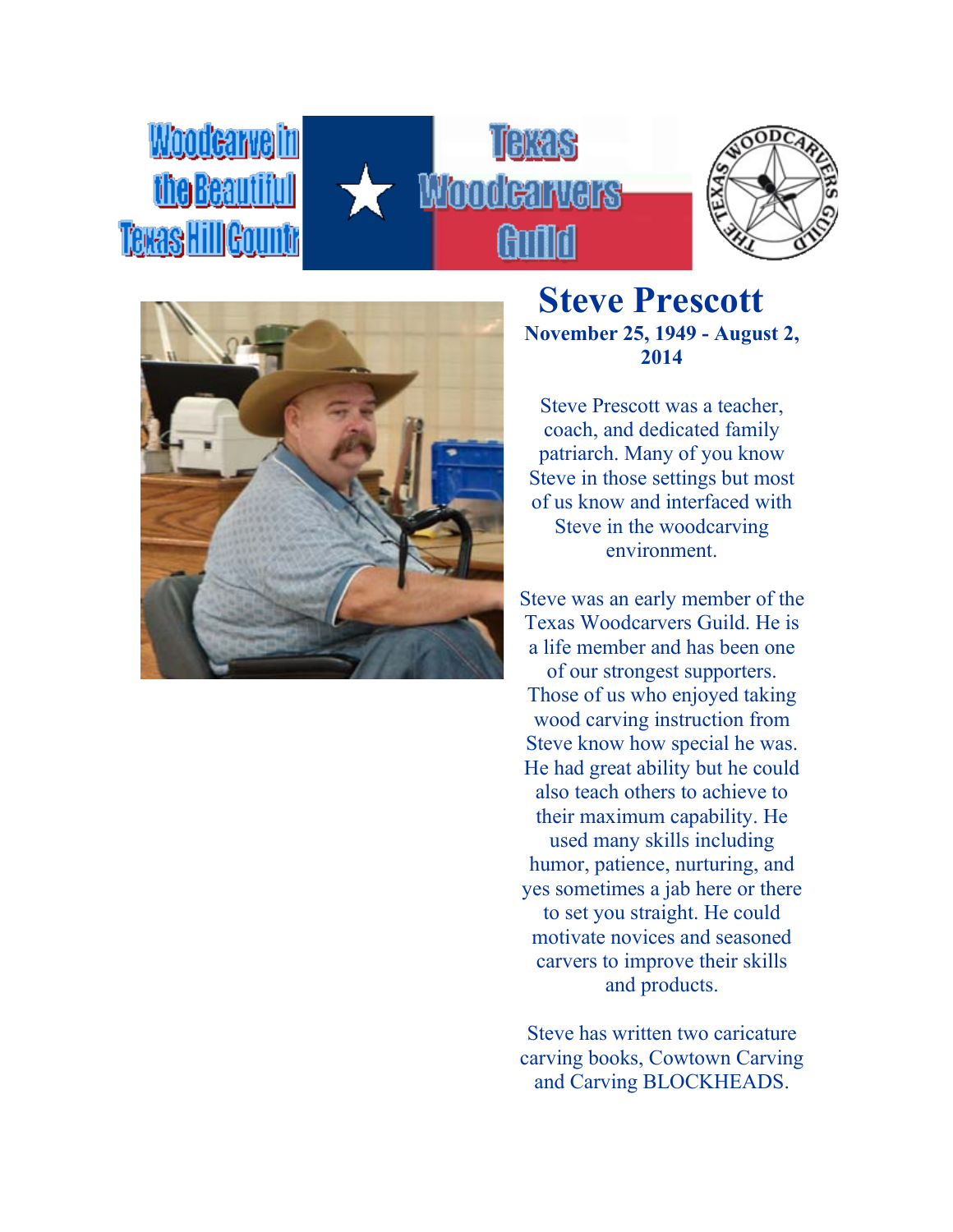Steve has received numerous awards in caricature carving. He has twice won the Texas Whittling Championship and has been featured carver at the International Woodcarvers Congress Show. His carvings and writings have been featured in NWCA Chip Chats, The Mallet, Wood Magazine, Art of the West, Western Horseman, Woodcarving Illustrated and other publications.

Steve is a co-founder of the Caricature Carvers of America and served as its first president. The CCA has evolved into a strong influence in the carving community. Steve was proud to be a part of that influence. Steve's website is <http://www.steveprescottwoodcarving.com/>

Here is a link to an article Steve wrote about the founding of the Caricature Carvers of America. <http://carverscompanion.com/Ezine/Vol7Issue4/SPrescott/SPrescott.html>

## **Thoughts/Remembrances**

Here is a series of thoughts/remembrances from several of his CCA peers. If you want to add your thoughts or remembrance please sent to Dan Gillen at twgprez@gmail.com

"I recall that Steve Prescott was instrumental in the founding of the Caricature Carvers of America organization in 1989, and he served as its first president. He foresaw CCA as a means of promoting the art of caricature carving. Steve was a fierce competitor and continually sought ways to improve his carving abilities. He had his own unique style and willingly shared his knowledge and expertise with others through the many classes he offered through the years."

#### Gary Batte

I met Steve around 2003-2004. He was a instructor at the CCA classes in Silver Dollar City in Dollywood Tenn. I was very impressed by his carving ability and his teaching style. I would ask a question and in that Texas drawl, he would smile and answer me. I learned a great deal from him. In the months of September and October of 2010 The CCA had a display at the Silver Dollar City theme park, in Branson MO. My week spent there with Steve manning the booth with the CCA train and the Full Moon Saloon, talking with all the visitors and each other was a very enjoyable experience. I was greatly saddened by his passing, and will miss him as we had become good friends.